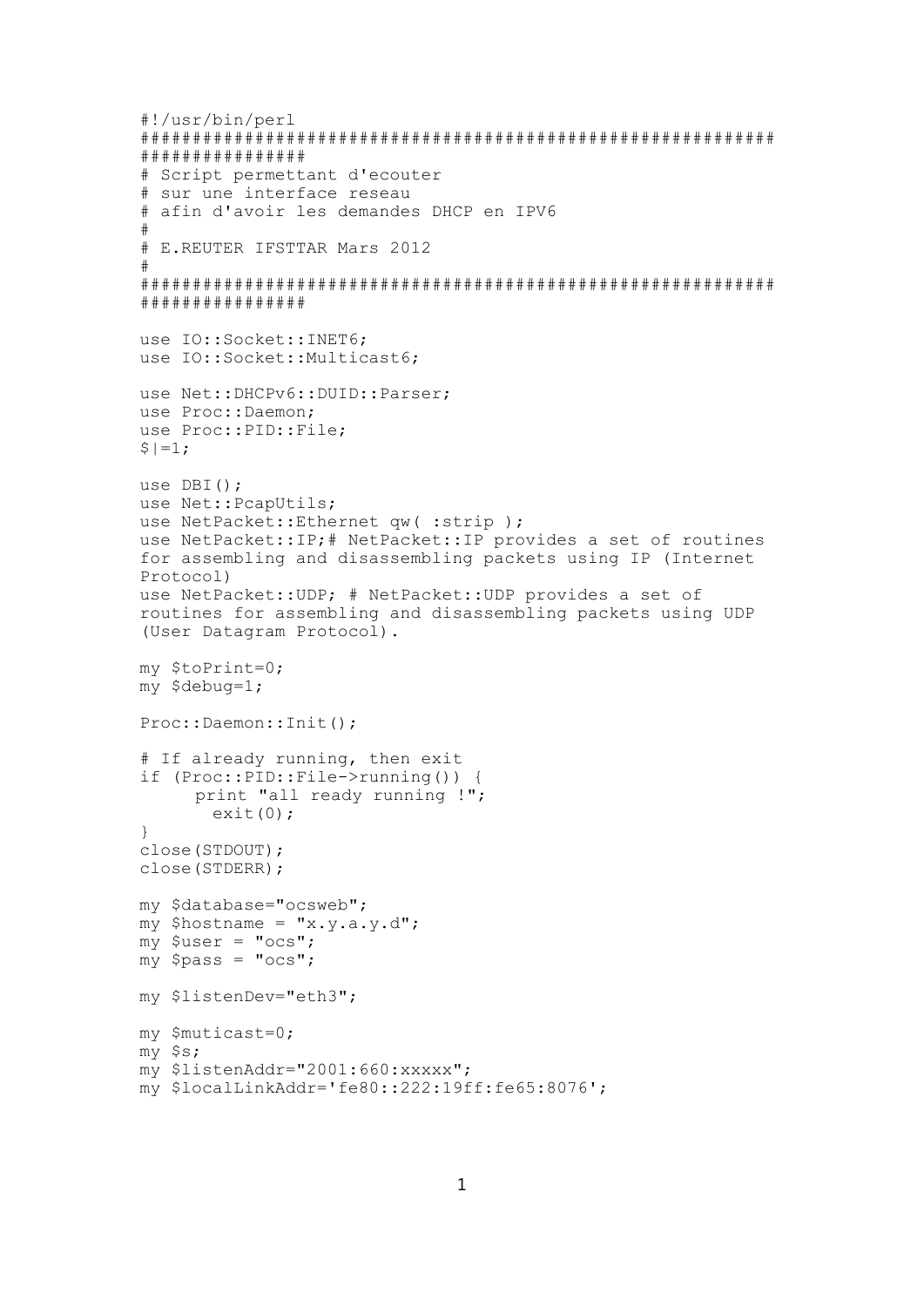```
my $dsn = "DBI: mysql: database=$database; host=$hostname";
        $dbh = DBI->connect($dsn, $user, $pass) or die "Echec
connexion";
if ($debug=0) {
     if (\text{Smulticast} == 1) {
           # create a new IPv6 UDP socket ready to read
datagrams on port 1100
           my $s = IO::Socket::Multicast6->new(
                                      Domain=>AF INET6,
                                      LocalPort=>547) or die
"Can't bind : \S@\n";
            $s->mcast_add('FF02::1:2');<br>$s->mcast_if($listenDev);
     \} else {
      ## Ecoute en unicast
        $s = IO::Socket::INET6->new(listen\Rightarrow 5.
                                  LocalAddr => $listenAddr,
                                  LocalPort \Rightarrow 547,
                       Domain => AF INET6,
                                   Proto
                                             \Rightarrow 'udp') or die
"BBBBBBB No dhcpv6 daemon : $@ \n";
     \}\mathcal{F}my $start;
my $end;
 my($pcap t) = create pcap();
        unless ($pcap t) {
            die "Unable to create pcap";
        \mathcal{E}# Let's stop running as root. Since we already
      # have our pcap descriptor, we can still use it.
        $EGID="$UNPRIV $UNPRIV"; # setgid and setgroups()
        $GID=$UNPRIV;
        $UID=$UNPRIV; $EUID=$UNPRIV;
     # Capture packets forever.
        Net:: Pcap:: loop ($pcap t, -1, \&process pkt, 0);
        # Technically, we shouldn't get here since the loop
        # is infinite (-1), but just in case, close and exit.
        Net::Pcap::close($pcap t);
# # # # # # # # #
_{\pm}# Fonction de test du packet, pour savoir
```

```
\overline{2}
```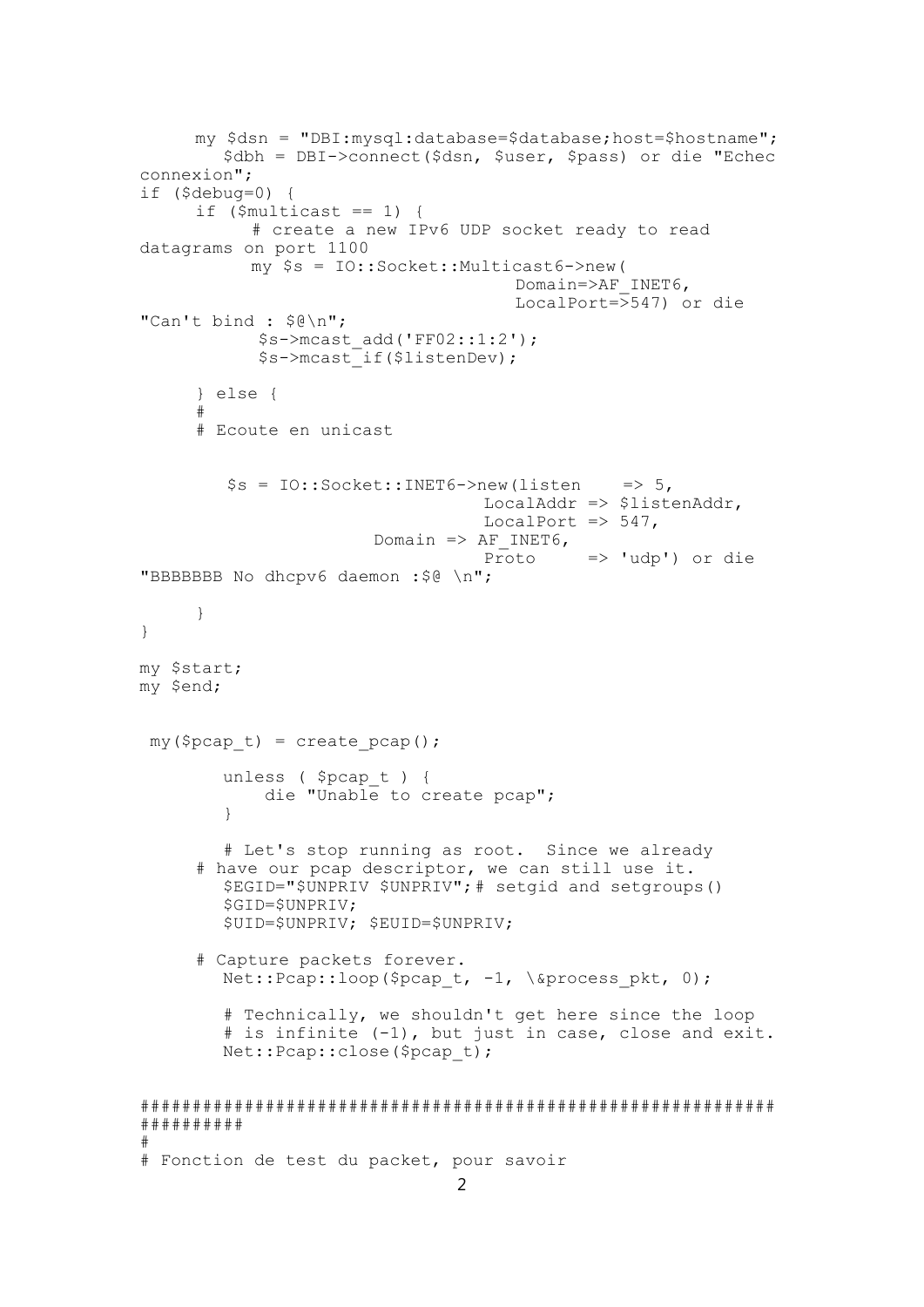```
# quelle est la demande du client V6
#
#############################################################
##########
sub testPacket {
  my $data=shift;
      print "code DHCP V6 ".ascii to hex(substr
(\text{Sdata}, 0, 1))."\n";
      if (ascii to hex(substr(\diamonddata,0,1)) eq "0d") {
           print "DHCP ipv6 renew \n";
             return 0;
            # Renew DHCP
      }
      if (ascii to hex(substr(\diamonddata,0,1)) eq "0c") {
         if (\frac{5}{\sqrt{c}}) (if \frac{1}{\sqrt{c}}) {
                print "dhcp ipv6 relay \n";
               }
               $start=52;
              $end=14;if (ascii to hex(substr(\dotsdata,38,1)) eq "01") {
                 \overline{p}rint "\n DHCP V6 Solicit \n";
            }
            $start=42; # first Option
            if (ascii to hex(substr($data,$start,1)) eq "05") {
                 print "\overline{N}n DHCP V6 Renew \n";
                  $start+=4;
            }
            if (ascii to hex(substr($data,$start,2)) eq "0008")
{
                  $start+=6;
                 print "\n Option Elapsed Time \n";
            }
            if (ascii to hex(substr($data,$start,2)) eq "0001")
{
                  $start+=4;
                 print "\n DHCP Solicit \n";
            }
      } else {
            # Normal dhcp ipv6 packet
           $start=14;
           $start=56;
            $end=14;#print "DHCP Direct \n";
      }
            if (\text{StoPrint} > 0) {
                 print "data length ".length($data)." \n
\tStart = $start end =$end\n";
           }
           for (my $i=0;$i<length($data);$i=$i+1) {
                                  3
```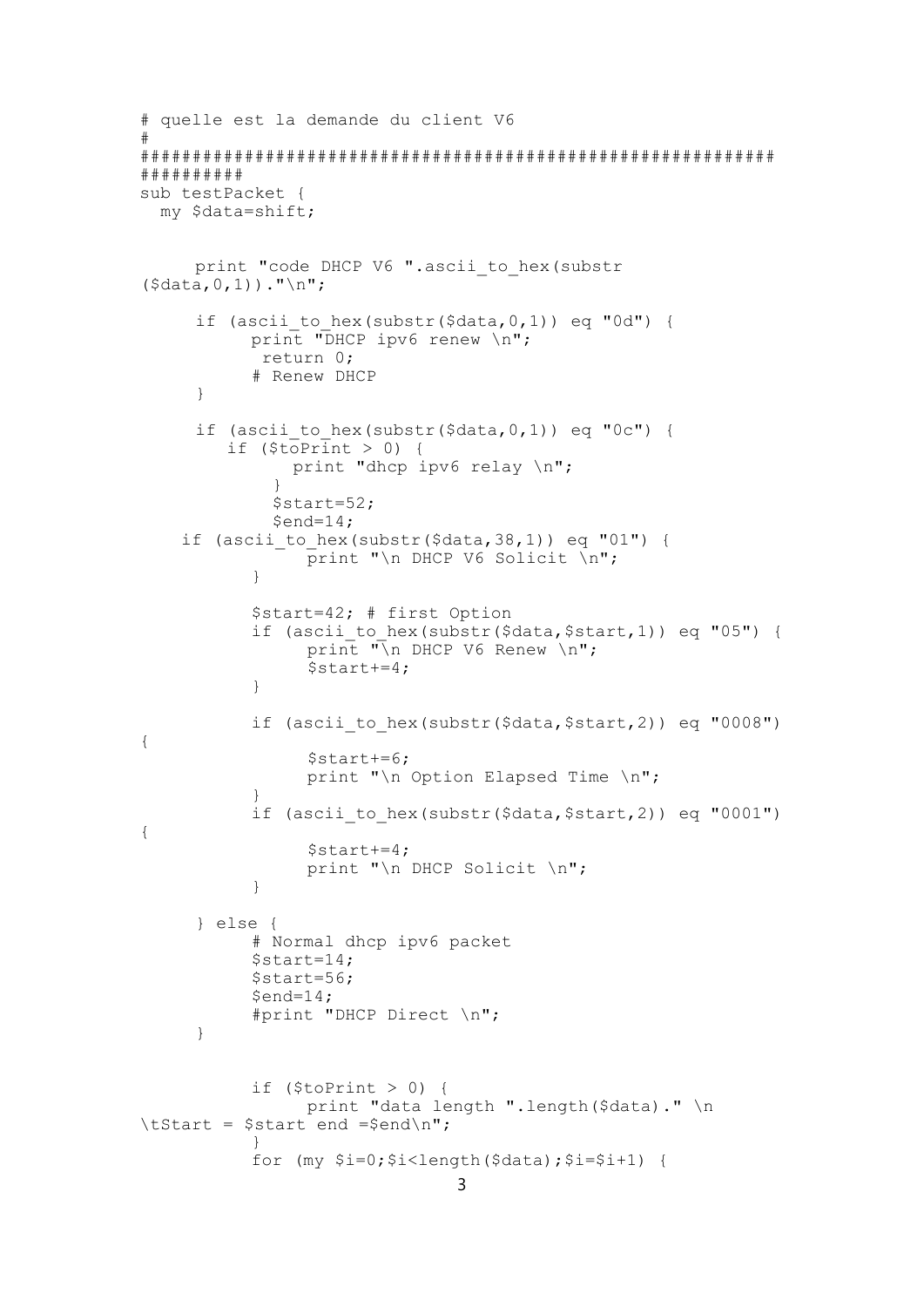```
print ascii to hex (substr($data,$i,1)).":";
            \rightarrowif (\text{StoPrint} > 0) {
                  print "\n\ln";
            \}if (\text{StoPrint} > 0) {
                  print ascii to hex (substr ($data, $start,
$end))."\n";
            my $tempEthernet=decodeV6(ascii to hex(substr
(\text{Sdata}, \text{Sstart}, \text{Send})));
            my $tempDuid;
            for (my \$i=\$start;\$i<\$start+\$end;\$i=\$i+1) {
                   $tempDuid.=ascii to hex(substr($data,
$i, 1)).":";
                   #print ascii to hex (substr($data, $i, 1)).":";
            \lambdachop ($tempDuid);
            $tempEthernet=~ s/-/:(q;if (StoPrint > 0) {
                  print "TEMP DUID $tempDuid \n Ethernet =
$tempEthernet\n";
            \cdotupdateDHCPv4($tempDuid,$tempEthernet);
            if ($tempEthernet eq '') { return 1; }
            return 0;
} # end testPacket
# # # # # # # # # # # # # # # # # # # #
# Fermeture de la socket
$s->close();
sub decodeV6 {
      my $address=shift;
      my $p = new Net:: DHCPv6:: DUID:: Parser;
  # Decode an example DUID
  $p->decode($address);
  # Print the type
  if (\text{StoPrint} > 0) {
        print "TYPE: ".$p->type(format => 'text')."\n";
  \lambda### prints 'TYPE: DUID-LL'
  if (\text{Sp-}\text{type} == 1 | \text{Sp-}\text{type} == 3) {
```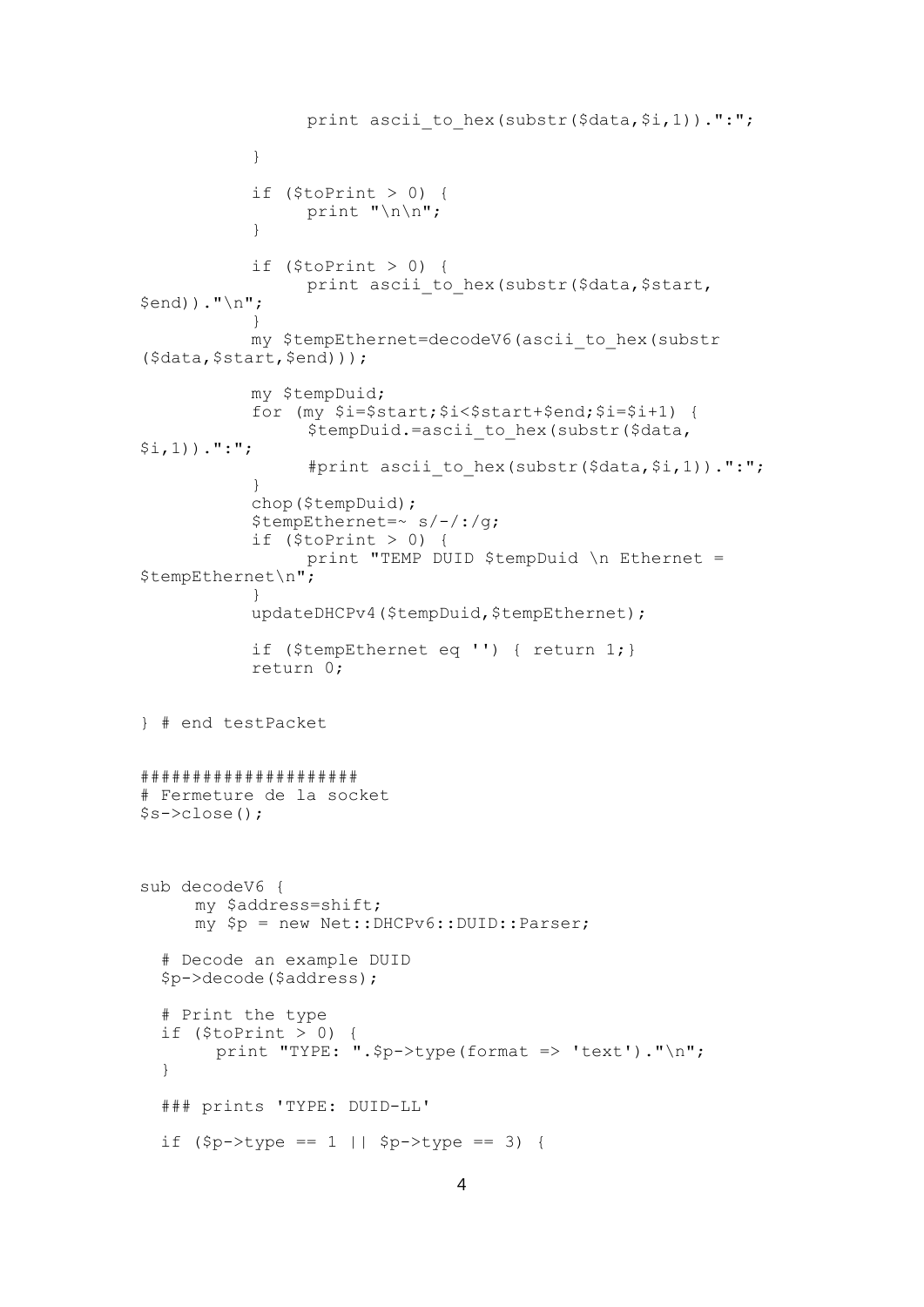```
# Format this like a MAC address if the link type was
Ethernet
    if (\text{Sp}-\text{bias}_\text{max}) == 1) {
      if (\text{StoPrint} > 0) {
                  print "MAC ADDRESS: ". $p->local link address
(format =>'ethernet mac')."\n";
      \rightarrowreturn $p->local link address (format =>'ethernet mac');
    } else {
            if (\text{StoPrint} > 0) {
            print "LOCAL LINK ADDRESS: ".$p->
local link address."\n";
      - 1
    \mathcal{E}\}return;
\mathcal{E}sub decodeDHCPV6 {
      my $data=shift;
      my $length=$data[6];
      if ($toPrint > 0) {print "DHCP DUID Length : $length
\n\langle n^{\prime\prime};\cdot\rangle#decodeV6(
\lambdasub pr {
      my $chaine=shift;
      for (my $i=0; $i<length ($\delta$) $; $i=$1+1) {
            my $c=substr($chaine,$i,1);
                  if (<math>\xi</math><i>c</i> < <math>\leq</math> 9) {$c=$c+30;} else {
                  \}\}\overline{\phantom{a}}## Fonction asscii to hex
#sub ascii to hex (5)(my \text{Str} = \text{shift}) = \frac{s}{(.\vert \ln)/\text{spring}(\text{``021x''}, \text{ord})}$1) / eq;return $str;
    \cdotsub hex to ascii ($)
    (my $str = shift) = ~ s/([a-fA-F0-9]{2})/chr(hex $1)/eg;5
```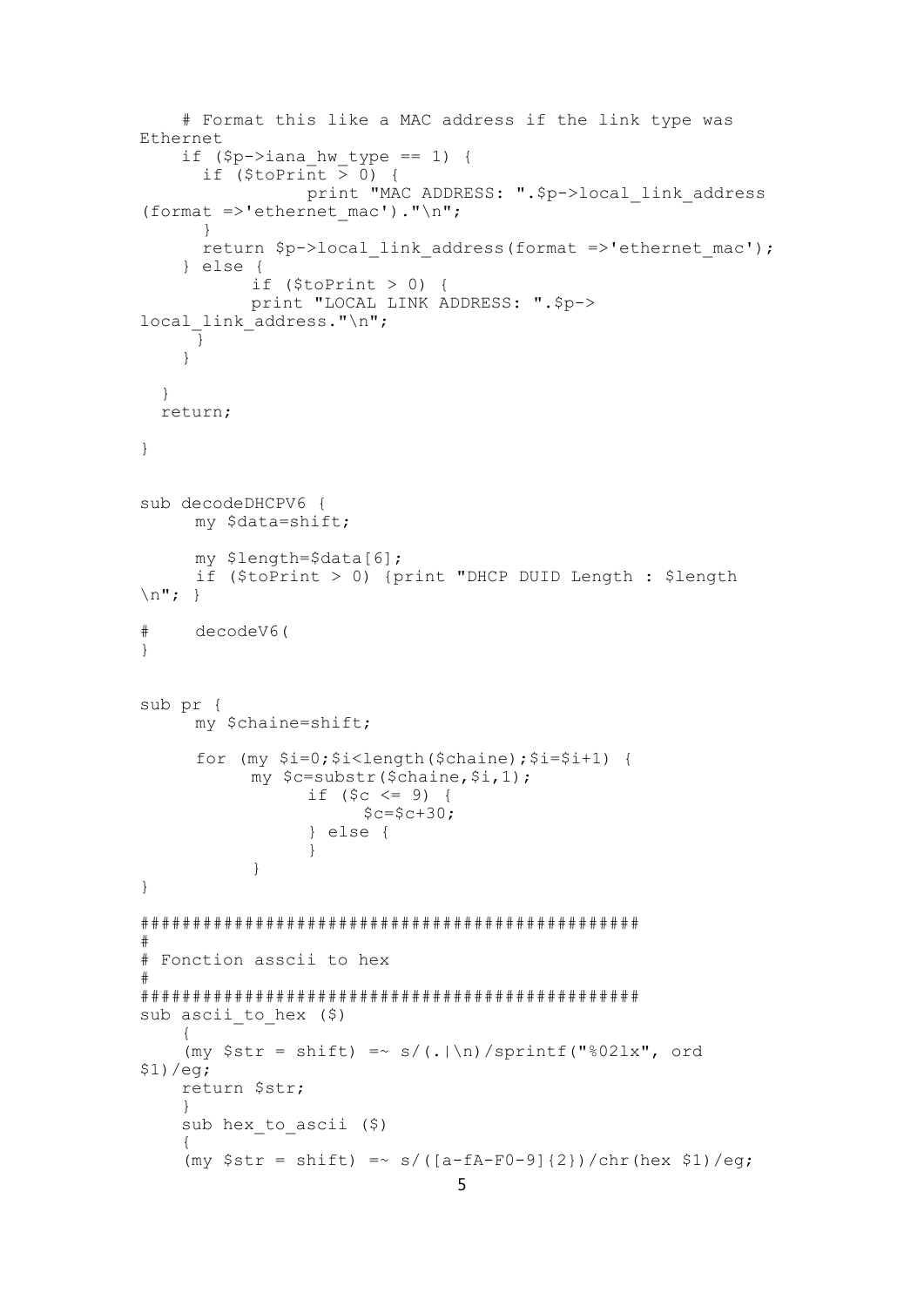```
return $str;
   \left\{ \right\}\pm# Fonction pour MAj de la base de données du DHCP V4/V6
\pmsub updateDHCPv4 {
    my $duid=shift;
    my $ether=shift;
     if ($ether eq '') { return; }
     my $query="update Historique set duid='$duid' where
Ether='$ether' \n";
    my $result = $dbh->prepare(Squery);$result->execute();
\left\{ \right.## Fonction recuperée sur Internet. Merci a son auteur...
\pmsub create pcap {
   my $promisc = 0; # We're only looking for packets
destined to us,
                     # so no need for promiscuous mode.
   my $snaplen = 500; # Allows a max of 80 characters in the
domain name
   my $to ms = 0;
                              # timeout
   my $opt=1;
                                     # Sure, optimisation
is good...
   my ($err, $net, $mask, $dev, $filter t) ;
   my $filter = "udp dst port 547 ";
    \thetadevs = Net:: Pcap:: findalldevs(\%devinfo, \$err);
   for my $dev (@devs) {
       print "$dev : $devinfo{$dev}\n"
   \left\{ \right.# Look up an appropriate device (eth0 usually)
   \text{Sdev} = \text{Net} : \text{Pcap} : \text{lookup} (\text{Serr})$dev or die "Net:: Pcap:: lookupdev failed. Error was
$err";
   if ( (Net::Pcap::lookupnet($dev, \$net, \$mask, \$err) )
== -1 ) {
       die "Net:: Pcap:: lookupnet failed. Error was $err";
   \}$dev=$listenDev;
   # Actually open up our descriptor
```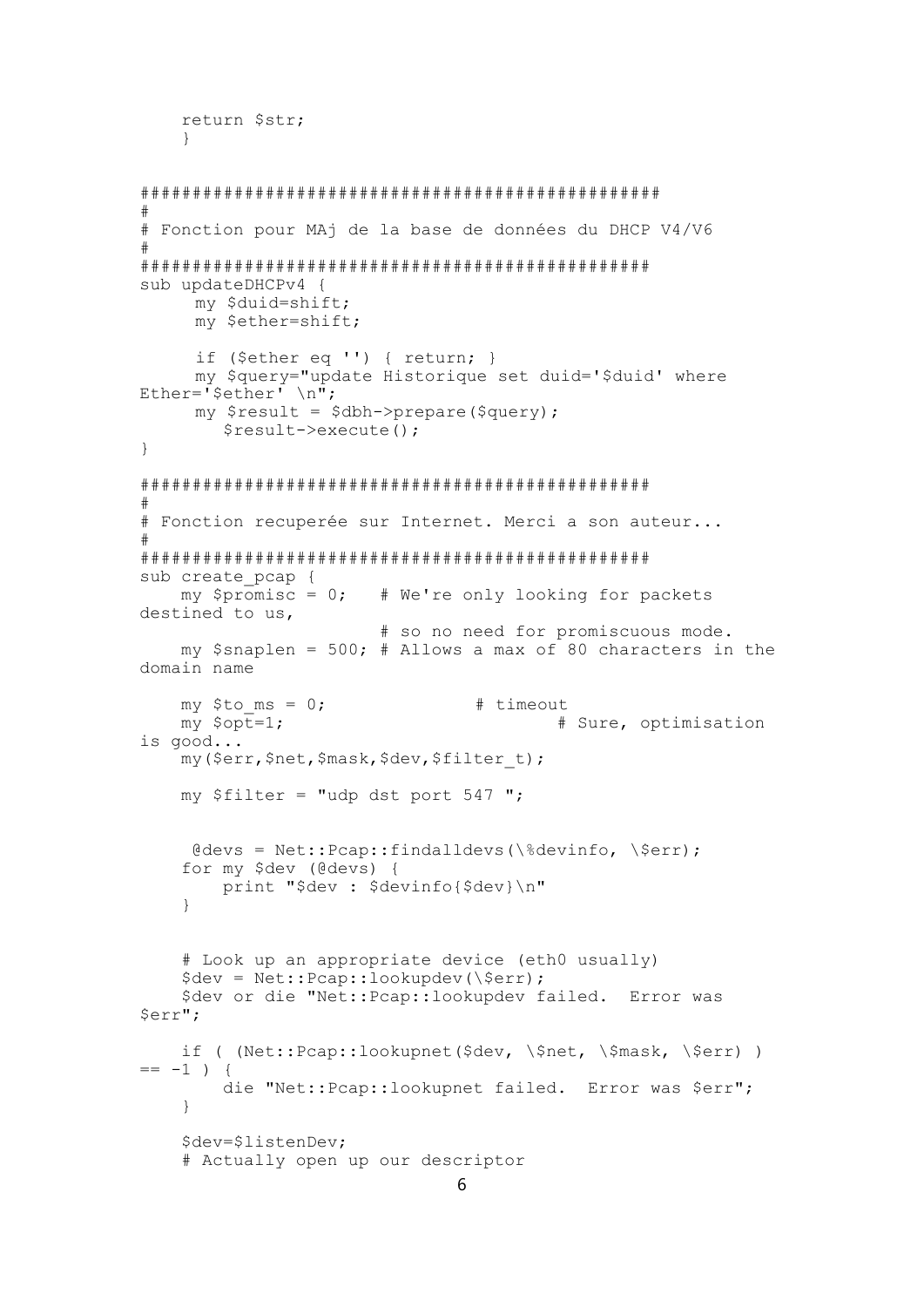```
my $pcap t = Net::Pcap::open live($dev, $snaplen,
$promisc, $to_ms, \$err);
     $pcap_t || die "Can't create packet descriptor. Error 
was $err";
    if ( Net::Pcap::compile($pcap t, \$filter t, $filter,
$opt, $net) == -1 ) {
         die "Unable to compile filter string '$filter'\n";
     }
     # Make sure our sniffer only captures those bytes we want 
in
     # our filter.
    Net::Pcap::setfilter($pcap_t, $filter_t);
     # Return our pcap descriptor
     $pcap_t;
}
# Routine to process the packet -- called by Net::Pcap::loop
()
# every time an appropriate packet is snagged.
sub process pkt {
   my(\$useer data, $hdr, $pkt) = 0;my(Ssrc ip) = 26; # start of the source IP in
the packet
   my(5dst ip) = 30; # start of the dest IP in the
packet
   my($domain start) = 62; # start of the domain in the
packet
    my($data);
     # extract the source IP addr into dotted quad form.
     my($source) = sprintf("%d.%d.%d.%d",
        ord( substr($pkt, $src ip, 1) ),
        ord( substr(\n$pkt, $\n$src^-ip+1, 1) ),
        ord( substr($pkt, $src_ip+2, 1) ),
        ord( substr(\frac{5}{7}kt, \frac{5}{7}src\frac{1}{7}j);
     # extract the destination IP addr into dotted quad form.
     my($destination) = sprintf("%d.%d.%d.%d",
        ord( substr($pkt, $dst ip, 1) ),
ord( substr($pkt, $dst_ip+1, 1) ),
ord( substr($pkt, $dst_ip+2, 1) ),
        ord( substr(\overline{spkt}, \overline{sdst}^{-1}p+3, 1) ));
     for (my $i=0; $i<length ($pRt)$; $i=$i+1) {
                print ascii to hex(substr($pkt,$i,1)).":";
           }
     $data = substr($pkt, $domain_start);
     my $res=testPacket($data);
     if ($res > 0) {
           open (TMP,">>/tmp/logDHCPV6.log");
```